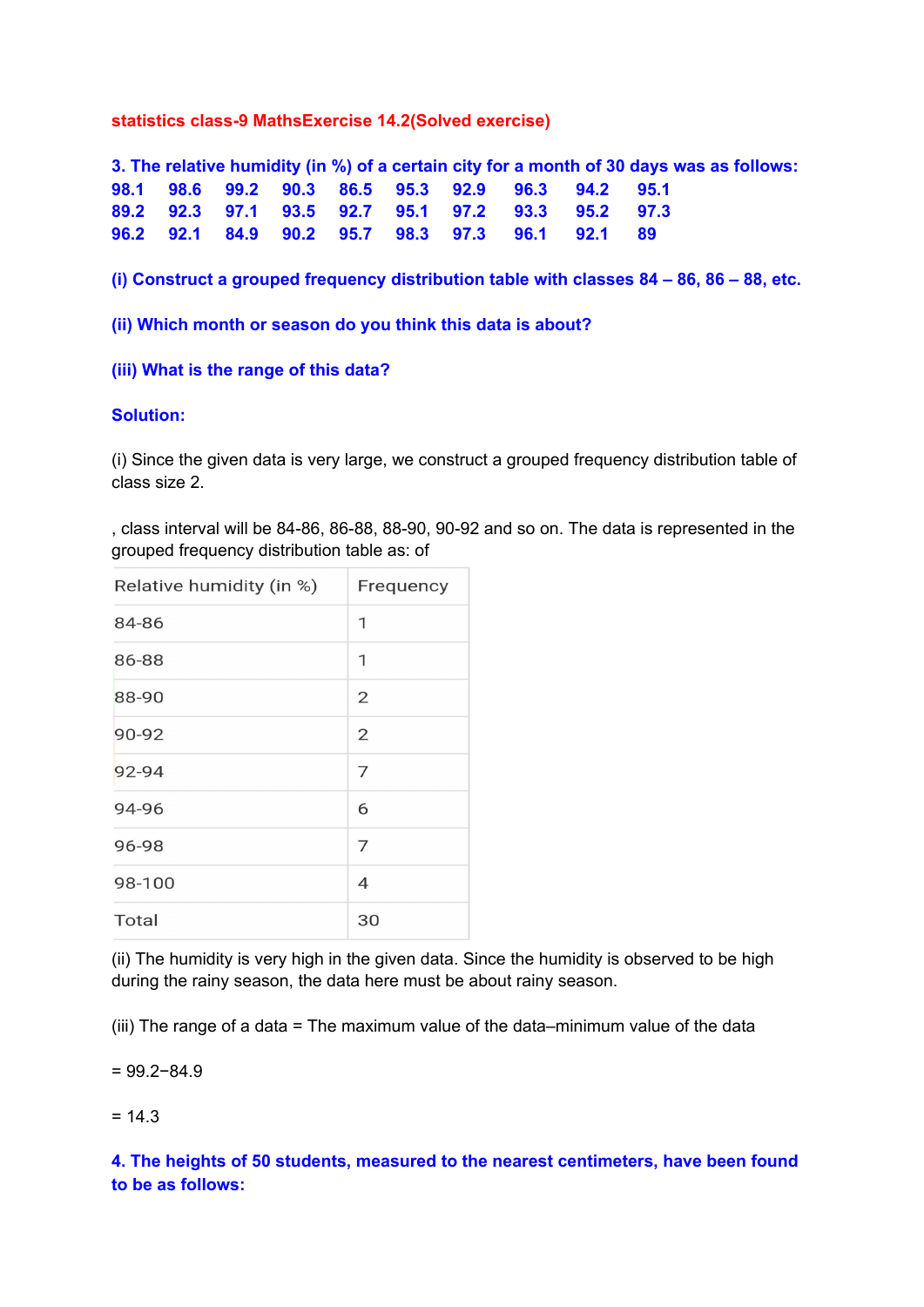| 161 150 154 165 168 161 154 162 150 151 |  |  |  |  |
|-----------------------------------------|--|--|--|--|
| 162 164 171 165 158 154 156 172 160 170 |  |  |  |  |
| 153 159 161 170 162 165 166 168 165 164 |  |  |  |  |
| 154 152 153 156 158 162 160 161 173 166 |  |  |  |  |
| 161 159 162 167 168 159 158 153 154 159 |  |  |  |  |

**(i) Represent the data given above by a grouped frequency distribution table, taking the class intervals as 160 – 165, 165 – 170, etc.**

**(ii) What can you conclude about their heights from the table?**

# **Solution:**

(i) The data given in the question can be represented by a grouped frequency distribution table, taking the class intervals as 160 – 165, 165 – 170, etc., as:

| Height (in cm) | No. of Students<br>(Frequency) |
|----------------|--------------------------------|
| 150-155        | 12                             |
| 155-160        | 9                              |
| 160-165        | 14                             |
| 165-170        | 10                             |
| 170-175        | 5                              |
| Total          | 50                             |

(ii) It can be concluded from the given data and the table that 35 students, i.e. more than 50% of the total students, are shorter than 165 cm.

**5. A study was conducted to find out the concentration of sulphur dioxide in the air in parts per million (ppm) of a certain city. The data obtained for 30 days is as follows: 0.03 0.08 0.08 0.09 0.04 0.17 0.16 0.05 0.02 0.06 0.18 0.20**